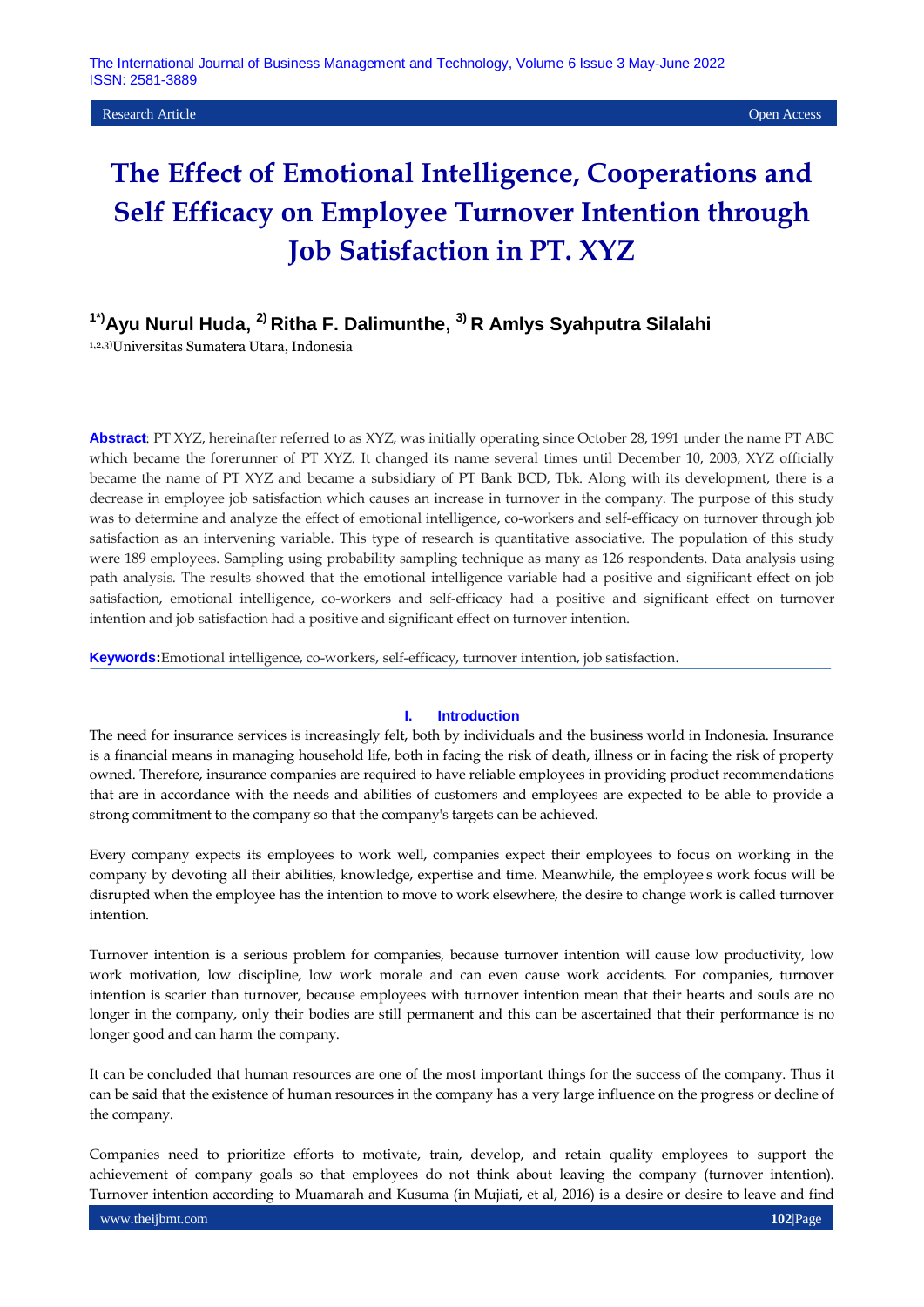another job that is better than the previous job.

Efforts that can be made by the company in reducing the desire of employees to move by paying attention to the job satisfaction of their employees.

Mobley, et al (in Subarjo, 2014) suggest that job satisfaction has a close relationship with turnover intention and the intention to find another job. Nahusona, et al (in Ikhwanto, 2015) add that there is high job satisfaction in each employee, so that at work it will further spur participation in every activity to achieve organizational or company goals, but when the employee's perceived job satisfaction is lacking, it can trigger the employee's desire to leave. job and look for work elsewhere.

Job satisfaction will make a major contribution to a person's life satisfaction if the time needed for work increases, the level of social interaction is high, there are many opportunities to be able to show his abilities and so on.

There are several factors that influence job satisfaction including emotional intelligence. According to Martin (2003:41) emotional intelligence is "the ability to understand oneself, to empathize with the feelings of others and to regulate emotions, which together play a role in improving one's standard of living. So that in this case every employee who works in the field of customer service must have a basic emotional intelligence that supports the company's goals so that it can be carried out properly. Hulya, (2012) states that emotional intelligence has a positive and significant effect on job satisfaction. However, Moradi, Mehdi et al (2012) stated that emotional intelligence did not significantly affect job satisfaction.

The emotional intelligence of employees is one of the factors that need to be considered where in this case the task of every employee at PT XYZ is to educate customers about the importance of insurance, recommend and sell insurance products that suit the needs and abilities of customers. To be able to do that, all employees of PT XYZ as marketers must have a high sense of empathy, patience and perseverance. However, what happens in the field is that there are still employees who do not have good emotional intelligence in dealing with customers.

Apart from that, the relationship between co-workers is needed in establishing cooperation for the progress of the organization. According to Nitisemito (2012:145) a coworker is a person or group of people who have an equal position to work together in support of any given job. Pangestu (2017) in his research reveals that the dimensions of coworkers have the most dominant factor influencing satisfaction. Because with co-workers who support each other the work will be completed more quickly. Meanwhile, Anderson (2017) states that co-workers have a small effect on satisfaction compared to other dimensions.

According to Bandura. A (2010) revealed that self-efficacy (self-efficacy) is the result of social cognitive processes. Individuals with high self-efficacy will have stronger enthusiasm and perseverance in overcoming problems, and are able to mobilize greater energy in facing challenges where this is very necessary. within the organization and determine job satisfaction in the form of beliefs and expectations as well as decisions on his ability to act in order to obtain maximum results. Putri and Wibawa, (2016) stated that self-efficacy has a positive and significant effect on job satisfaction. Another study conducted by Sari and Purwanto, (2018) showed that self-efficacy did not significantly affect job satisfaction.

PT XYZ is a joint venture between PT Bank BCD and PT XYZ, which is registered and supervised by the Financial Services Authority (OJK). PT XYZ, which runs the bancaassurance business model, has in-branch, telemarketing and corporate distribution channels. Product marketing is carried out through more than 2,300 Financial Advisors in more than 1,300 BCD Bank branches and 200 BCD Sharia Bank branches throughout Indonesia, and is supported by more than 500 Sales Officers.

PT XYZ needs human resources who are professional and experts in their fields, so the first Bancassurance Academy was established in Asia with the aim of providing comprehensive and in-depth training for PT XYZ's marketing personnel. Thus they have the expertise in the financial field needed to ensure that customers get the right financial services according to their needs.

Employees at PT XYZ can be said to be employees who mostly fall into the millennial category so it is still difficult to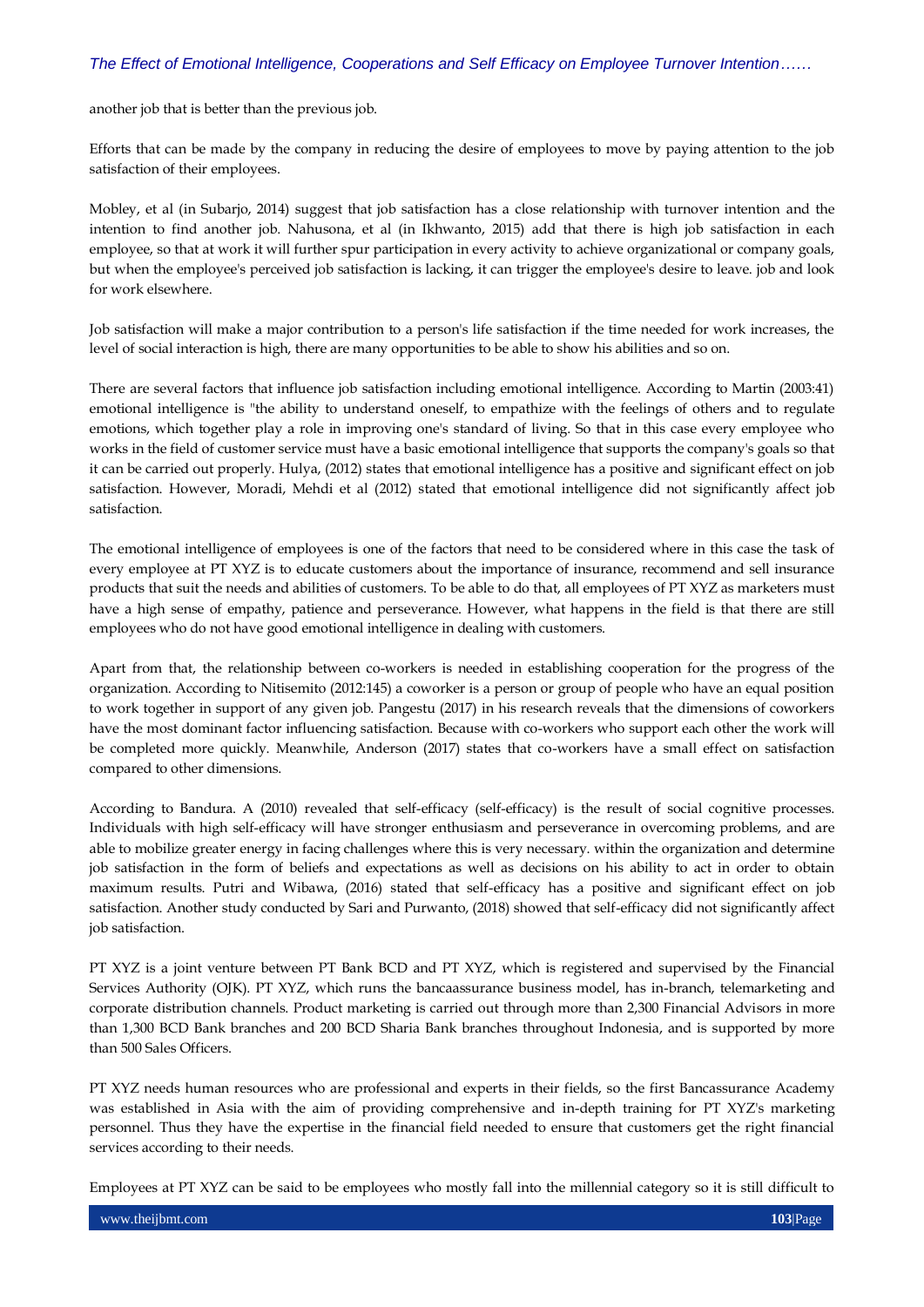adapt to the existing way of working. Millennial employees prefer to work with high technology and innovation with knowledge that can be obtained from their environment, and feel challenged by a work environment that involves creativity and change. They do not like things that are static for long periods of time and are always trying to find ways to increase productivity and efficiency, it is not surprising that they like to change places of work. The following is the age data of employees at PT XYZ:

| <b>Employee Age</b> | Number of Employees |
|---------------------|---------------------|
| 20 -29 years old    | 129 employees       |
| $30 - 40$ years old | 48 employees        |
| > 40 years old      | 12 employees        |
| Total               | 189 employees       |

|  | Table1. Employee Age ofPT XYZ |  |
|--|-------------------------------|--|
|  |                               |  |

Source: HR Department of PT XYZ, (June 2020)

Based on the data in Table 1, it can be seen that around 68.2% of employees are under 30 years old and fall into the millennial category. This generation grows up with greater access to the times and utilizes social networking media to carry out daily activities. The millennial generation before they entered the world of work, was the generation that grew up with the digital world. The data in Table 1 are employees of PT XYZ Region 1 which includes several work areas from North Sumatra, Pekanbaru and Batam. Employee dissatisfaction and that means that there is something that must be addressed internally in the company.

| Statement                                     | Answer    |               | Number of Employees |  |
|-----------------------------------------------|-----------|---------------|---------------------|--|
|                                               | Satisfied | Not Satisfied |                     |  |
| The salary received is in accordance with the |           | 21            | 30                  |  |
| agreement.                                    |           |               |                     |  |
| Like the assignment given by the boss.        | 10        | 20            | 30                  |  |
| Good working atmosphere.                      | 14        | 16            | 30                  |  |
| Very supportive relationship with coworkers.  |           | 23            | 30                  |  |

**Table2. Job Satisfaction Pre Survey**

Source: Results of employee presurvey, (2021)

Based on Table 2, in conducting the pre-survey, the researcher took 30 respondents who worked in several areas in the regional work area 1 as a sample. It can be seen that the conditions of employee job satisfaction are not as expected. This can be seen by the number of employees who tend to answer dissatisfied. Based on these data, it can be seen that employees at PT XYZ feel that the salary given by the company is not appropriate, besides that there are still many employees who do not like the assignments given.

The phenomenon described above is also prone to occur in insurance companies and banks. As an insurance company that is also a subsidiary of PT XYZ, PT XYZ collaborates with PT. Bank BCD in marketing insurance products by placing employees in each Branch of Bank BCD to cooperate with employees of Bank BCD in providing services to customers of Bank BCD. It is very important to have a well-established cooperative relationship between PT XYZ employees who are placed in branches and with Bank BCD employees to achieve the targets set by the company. What happened in the field was that employees felt that it was not easy to become part of BCD Bank with the status of a subsidiary employee and it was not easy to collaborate with fellow employees of PT XYZ with target set for each employee with support from the same branch. This often causes employees to resign or be terminated due to their inability to compete, or are unable to exceed the targets set by the company because they are not able to collaborate well. Apart from that, career path is also a factor for employees to survive or not in a company.

Career development is a series of positions or positions occupied by a person during his working period, both in private companies and in government. Career development as an HR management activity basically has the aim of being able to improve and increase the effectiveness of the work carried out by workers so that they are increasingly able to make the best contribution in realizing the organization's business goals. Career development is not only related to organizational characteristics but also relates to individual characteristics and work discipline. Individuals who plan and organizations that direct. Employee career development is a formally structured approach or activity to increase employee growth, job satisfaction, knowledge, and abilities so that the organization can ensure that people with suitable qualifications and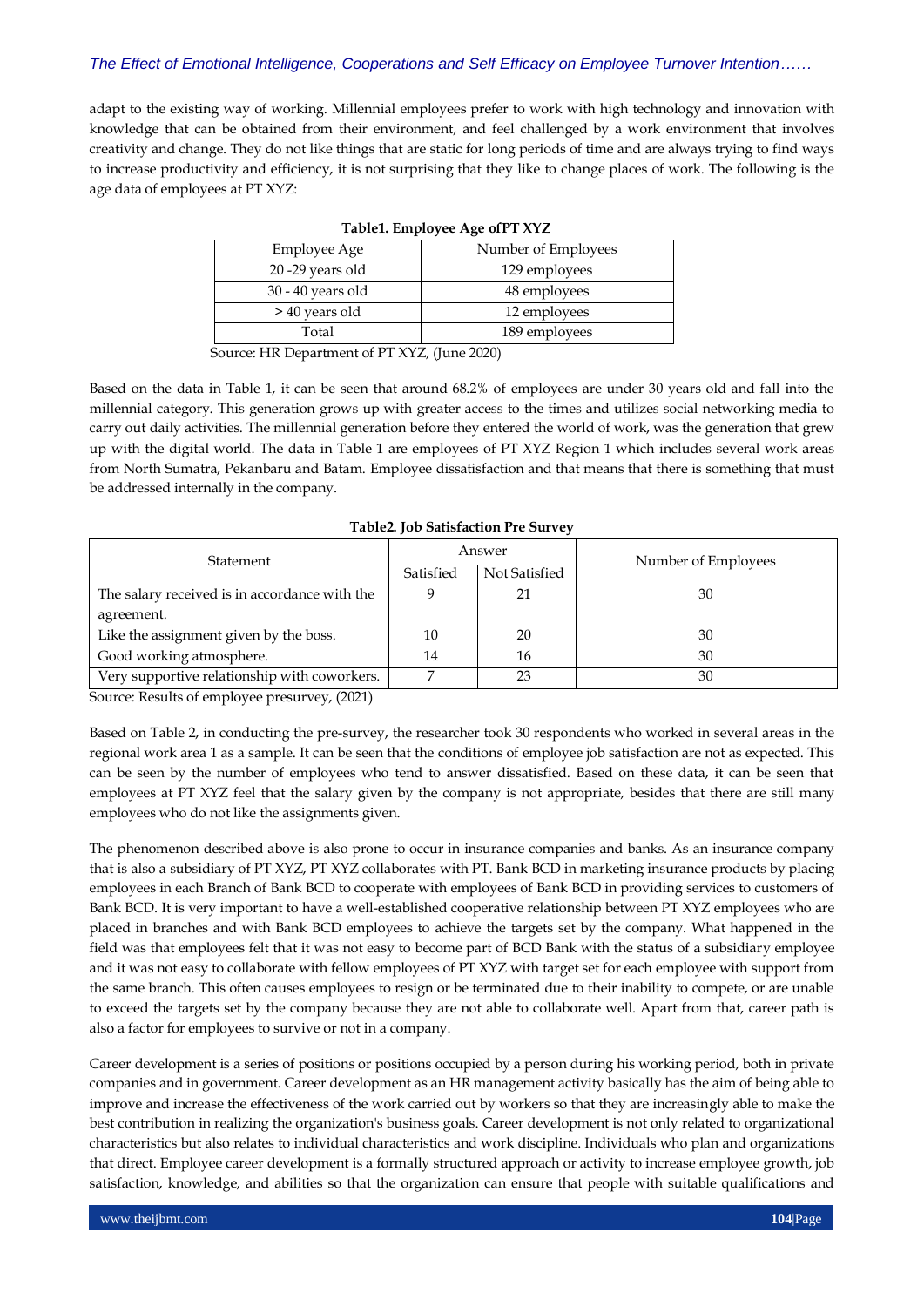experience are available within the organization. In the world of work, the most needed element is the formation of employee characteristics because the formation of characteristics is the mind in which there are all programs formed from life experiences (employees) are the pioneers of everything. This program then forms a belief system that can eventually shape the pattern of thinking that can influence his behavior. If the embedded program conforms to the principles of universal truth, then its behavior runs in harmony with the laws of nature. As a result, this behavior brings peace and happiness. On the other hand, if the program is not in accordance with the principles of universal law, then its behavior brings harm and results in suffering. Therefore, the mind should get serious attention. The thoughts of these employees can be done with career development and work discipline.

Self-efficacy is one of the important factors for companies. However, there are still employees who have low self-efficacy so they are unable to make arrangements in the circumstances that occur. The moment they encountered an obstacle, they would quickly give up. Very low self-efficacy will not make any effort to overcome existing obstacles, because they believe that the actions they take will not have any effect.

The company PT XYZ sets one of the requirements to become an employee at PT XYZ with a minimum education level of Diploma, not a few employees also have undergraduate and postgraduate education. However, the high level of education does not affect the employee's career, because what the company needs is the ability of employees to develop themselves to market and sell insurance products that the company has. Employees with this educational background often feel insecure about working at PT XYZ, this is because employees feel that working at an insurance company is not a matter of pride, they even tend to complain because they work under pressure with target set to be achieved every month and feel unable to achieve it.

With the phenomenon of problems that occurred at PT XYZ and made researchers interested in conducting research with the title "the influence of emotional intelligence, co-workers and self-efficacy on employee turnover through job satisfaction at PT. XYZ Regional 1.The conceptual framework in this research can be described as follows:



**Figure 1. Conceptual Framework**

Hypothesis :

- 1. Emotional intelligence has a positive and significant effect on job satisfaction at PT XYZ Region 1.
- 2. Coworkers have a positive and significant effect on job satisfaction at PT XYZ Region 1.
- 3. Self Efficacy has a positive and significant effect on job satisfaction at PT XYZ Region 1.
- 4. Emotional intelligence has a negative and significant effect on turnover intention at PT XYZ Regional 1.
- 5. Coworkers have a negative and significant effect on turnover intention at PT XYZ Region 1.
- 6. Self efficacy has a negative and significant effect on turnover intention at PT XYZ Region 1.
- 7. Job satisfaction has a negative and significant effect on turnover intention at PT XYZ Region 1.
- 8. Emotional intelligence, co-workers and self-efficacy have a positive and significant effect on turnover intention through job satisfaction at PT XYZ Region 1.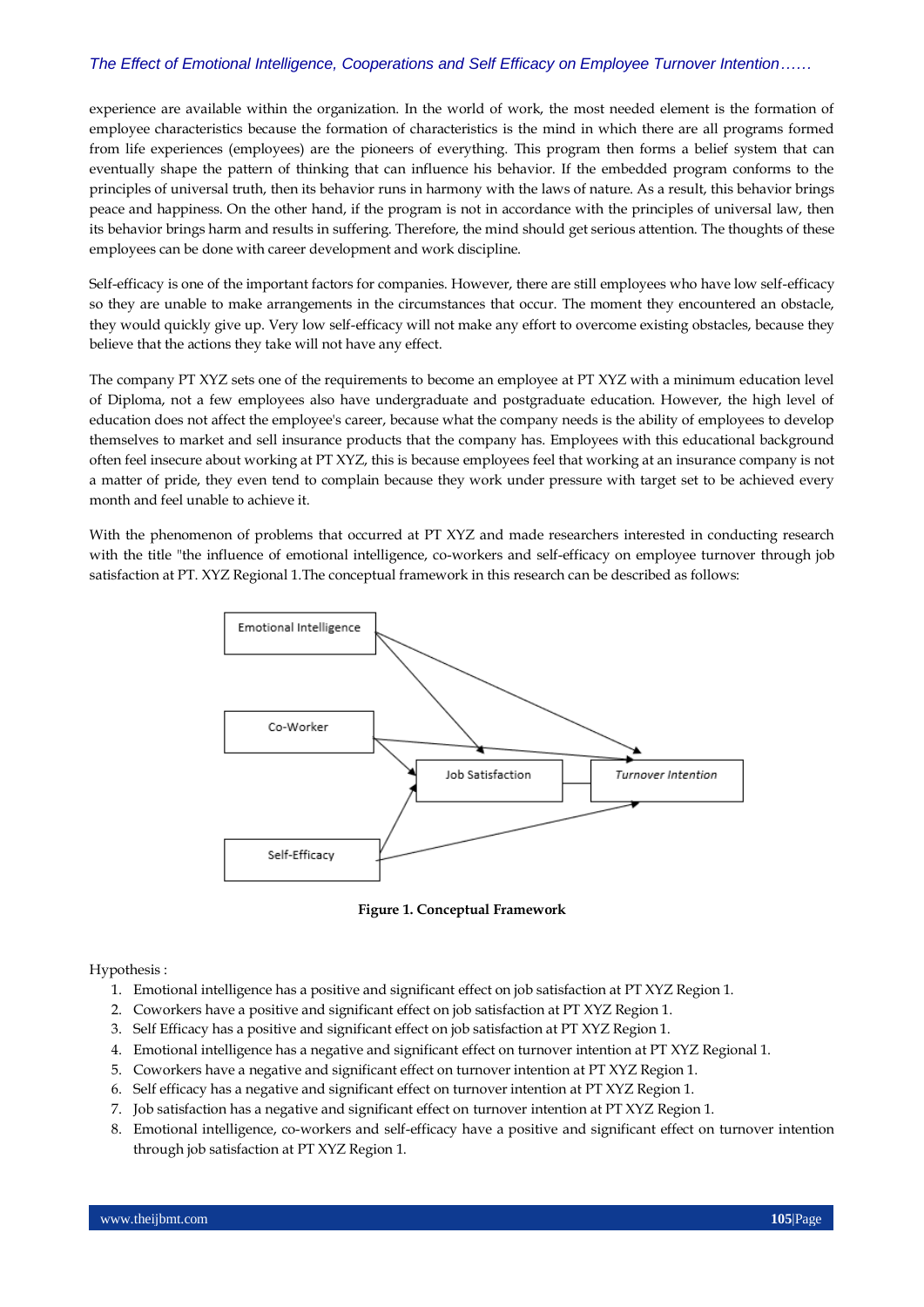#### **II. Methodology**

This research uses associative quantitative, namely research that is more based on data that can be calculated to produce an assessment (Sugiyono, 2014). Associative research is a research to examine the relationship/influence of two or more variables. The study was conducted at PT XYZ Region 1 and the time of the study was conducted from January to December 2021. The population in this study were all Financial Advisors of PT XYZ Region 1 with 189 employees. Sampling in this study with probability sampling technique. Probability sampling is a sampling technique that provides equal opportunities for each element (member) of the population to be selected as a member of the sample. The reason for using the Slovin formula is because the calculation method is the most representative by providing equal opportunities to each member of the population. The sample calculation uses the slovin formula according to Sugiyono (2010: 63), namely:

$$
n = \frac{N}{1 + Ne2}
$$
  
\n
$$
n = \frac{189}{1 + 189 (0,05)2}
$$
  
\n
$$
n = \frac{189}{1,5}
$$
  
\n
$$
n = 126
$$

From the calculation results obtained a sample size of 126 employees.The data collection technique in this study was carried out by means of a list of questions and interviews. The types of data collected are qualitative and quantitative data originating from primary and secondary data.

This study uses 3 (three) independent variables, namely: the first independent variable is emotional intelligence (X1), the second independent variable is coworkers (X2), the third independent variable (X3) is self-confidence and the first dependent variable (Z) is job satisfaction and the second dependent variable is turnover intention (Y).

Statistical data processing has a very important role in a study because from the results of data processing we will get research conclusions. Data analysis in this study used partial regression analysis (Partial Least Square) to test the ten hypotheses proposed in this study. Each hypothesis will be analyzed using SmartPLS software to test the relationship between variables.

#### **III. Results**

#### **Model Analysis Results**

In this study, the data analysis method used was structural equation modeling-partial least squares (SEM-PLS) using SmartPLS software. Mahmud and Ratmono (2013: 6) stated that in its development, SEM was divided into two types, namely covariance-based SEM (CB-SEM) and variance-based SEM or partial least squares (SEM-PLS). CB-SEM developed in the 1970s pioneered by Karl Joreskog as a Lisrel software developer. Meanwhile, SEM-PLS developed after CB-SEM and was pioneered by Herman Wold (academic supervisor of Karl Joreskog). The following are some examples of software from CB-SEM and SEM-PLS) (Mahmud and Ratmono, 2013:6-7).

|                 | .                |
|-----------------|------------------|
| Software CB-SEM | Software SEM-PLS |
| LISREL          | SmartPLS         |
| Amos            | WarpPLS          |
| EQS             | PLS-Graph        |
| Mplus           | Visual-PLS       |
| STATCAL         | <b>STATCAL</b>   |

|  | Table 3. Some Examples of Software from CB-SEM and SEM-PLS |
|--|------------------------------------------------------------|
|  |                                                            |

Mahmud and Ratmono (2013:7) stated that SEM-PLS can work efficiently with small sample sizes and complex models. In addition, the assumption of data distribution in SEM-PLS is relatively looser than that of CB-SEM. Estimation with CB-SEM requires a series of assumptions that must be met such as multivariate data normality, minimum sample size, homoscedasticity, and so on.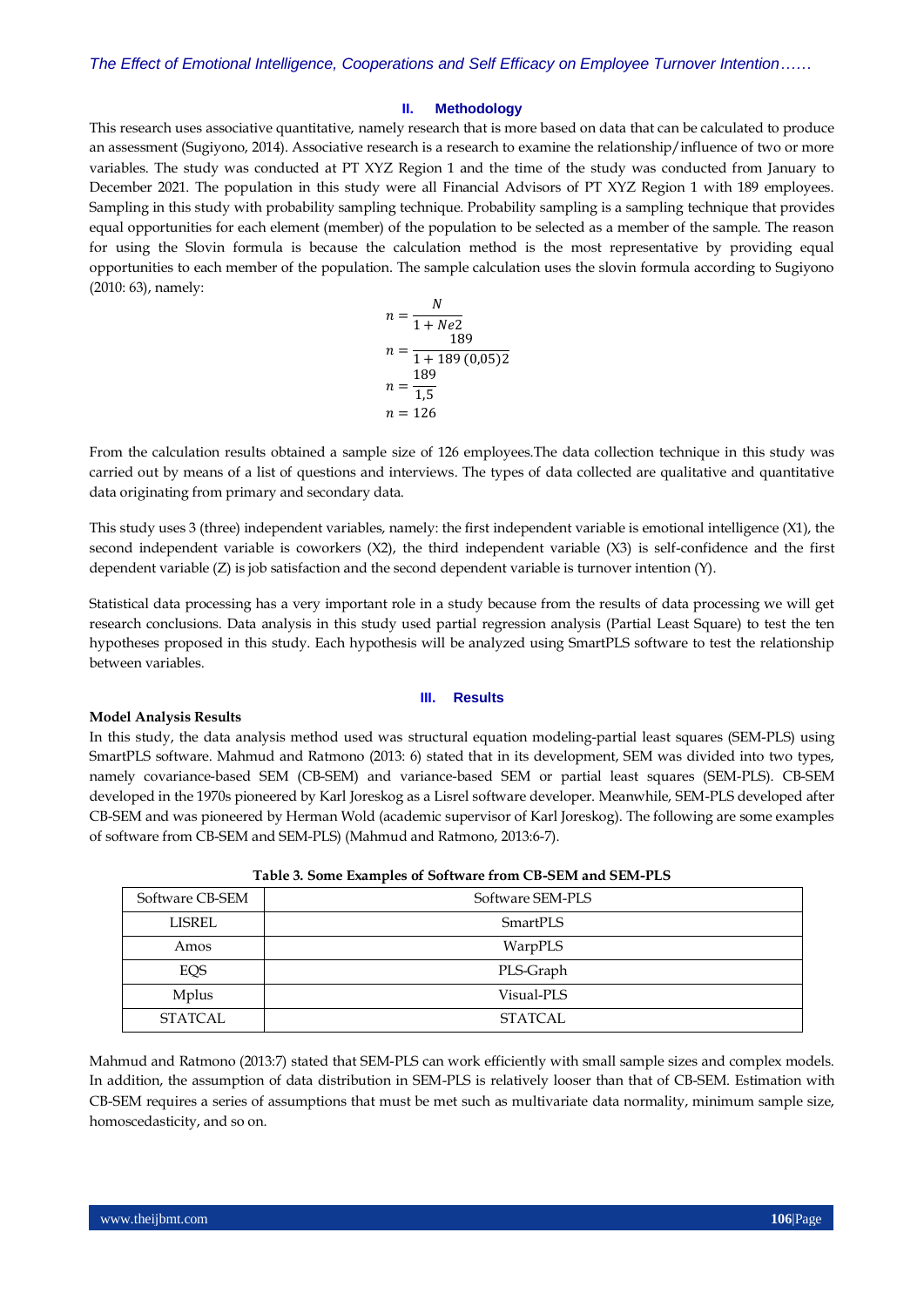Mahfud and Ratmono (2013:8) state that the estimation results of the two are not much different so that SEM-PLS can be a good proxy for CB-SEM. SEM-PLS can still produce estimates even for small sample sizes and deviations from the assumption of multivariate normality.

SEM-PLS can therefore be viewed as a nonparametric approach to CB-SEM. In addition, when the assumptions of CB-SEM are not met, then SEM-PLS can be the right method for theory testing.

Mahfud and Ratmono (2013:9-13) state that if the data meets CB-SEM assumptions correctly, such as the minimum sample size and normal distribution, then choose CB-SEM. If not, select SEM-PLS. SEM-PLS is a nonparametric approach; can work well even for extreme abnormal data.

#### **Outer Model Evaluation (Measurement Model): Validity and Reliability Testing**

Convergent validity is part of the measurement model which in SEM-PLS is usually referred to as the outer model while in covariance-based SEM it is called confirmatory factor analysis (CFA) (Mahfud and Ratmono, 2013:64). There are two criteria to assess whether the outer model (measurement model) meets the requirements of convergent validity for reflective constructs, namely (1) loading must be above 0.7 and (2) significant p-value (<0.05) (Hair et al. in Mahfud and Ratmono, 2013:65). However, in some cases, loading requirements above 0.7 are often not met, especially for newly developed questionnaires. Therefore, loading between 0.40-0.70 must be considered to be maintained (Mahfud and Ratmono, 2013:66). The following suggestions are given by Hair et al. in the decision to maintain or remove reflective indicators (Hair et al. in Mahfud and Ratmono, 2013:66).



**Figure 2.Reflective Indicator Analysis Procedure (Hair et al., 2013:104)**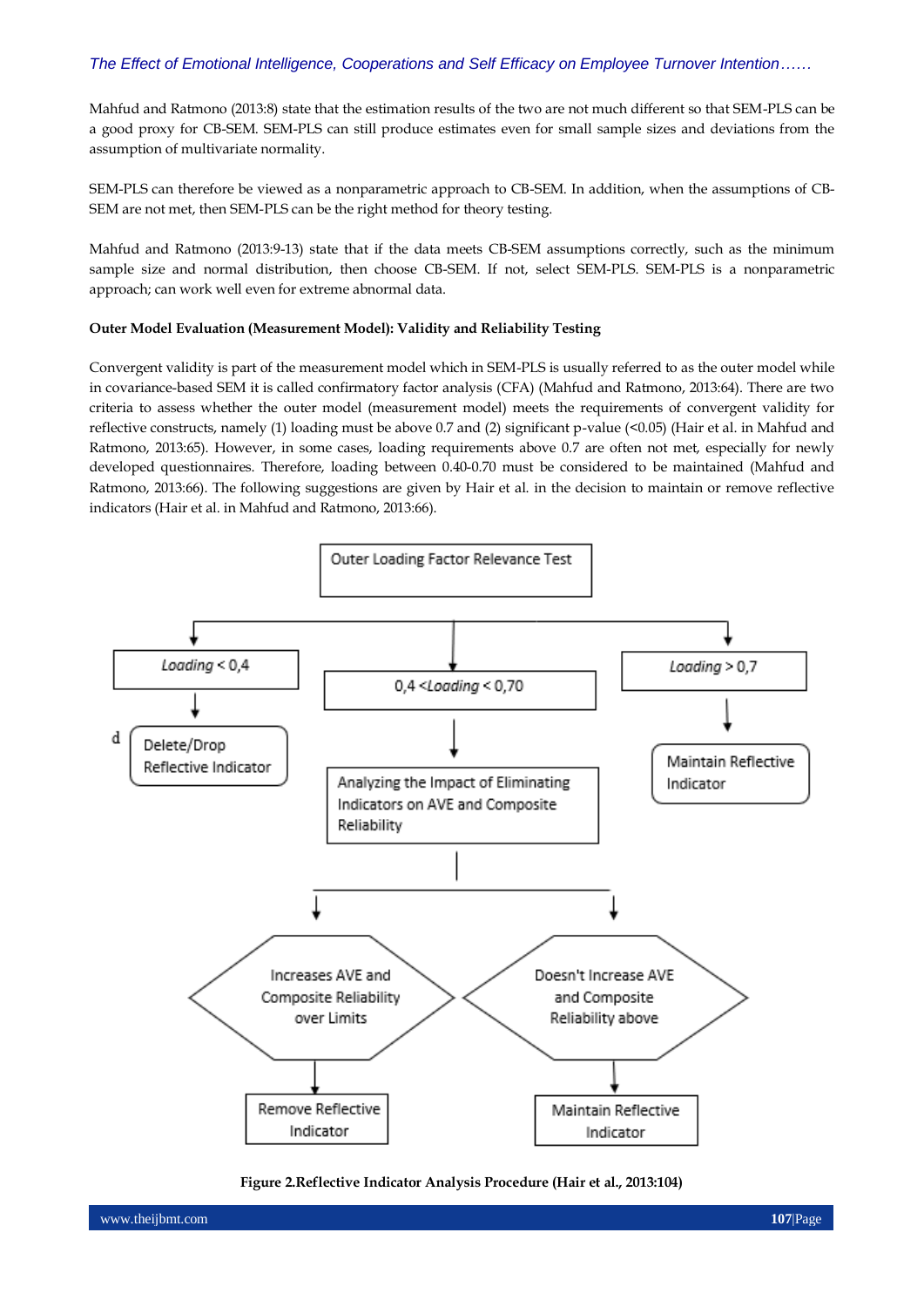Indicators with loadings below 0.40 should be removed from the model. However, for indicators with loadings between 0.40 and 0.70, we should analyze the impact of the decision to delete these indicators on average variance extracted (AVE) and composite reliability. We can remove the indicator with a loading between 0.40 and 0.70 if the indicator can increase the average variance extracted (AVE) and composite reliability above its limit (threshold) (Mahfud and Ratmono, 2013:67). The limit value of AVE is 0.50 and composite reliability is 0.7. Another consideration in removing indicators is their impact on construct content validity. Indicators with small loadings are sometimes maintained because they contribute to the validity of the construct content (Mahfud and Ratmono, 2013:67). Table 4.10 presents the loading values for each indicator.

|                  | Emotional<br>Intelligence<br>(X1) | Job<br>Satisfaction<br>(M) | Co-Worker (X2) | Self-Efficacy (X3) | <b>Turnover Intention</b><br>(Y) |
|------------------|-----------------------------------|----------------------------|----------------|--------------------|----------------------------------|
| M.1              |                                   | 0.772                      |                |                    |                                  |
| M.2              |                                   | 0.778                      |                |                    |                                  |
| M.3              |                                   | 0.804                      |                |                    |                                  |
| M.4              |                                   | 0.821                      |                |                    |                                  |
| M.5              |                                   | 0.733                      |                |                    |                                  |
| M.6              |                                   | 0.797                      |                |                    |                                  |
| M.7              |                                   | 0.801                      |                |                    |                                  |
| M.8              |                                   | 0.783                      |                |                    |                                  |
| M.9              |                                   | 0.754                      |                |                    |                                  |
| X1.1             | 0.801                             |                            |                |                    |                                  |
| X1.10            | 0.788                             |                            |                |                    |                                  |
| X1.11            | 0.793                             |                            |                |                    |                                  |
| X1.12            | 0.819                             |                            |                |                    |                                  |
| X1.13            | 0.802                             |                            |                |                    |                                  |
| X1.14            | 0.777                             |                            |                |                    |                                  |
| X1.15            | 0.765                             |                            |                |                    |                                  |
| X1.16            | 0.806                             |                            |                |                    |                                  |
| X1.17            | 0.831                             |                            |                |                    |                                  |
| X1.18            | 0.809                             |                            |                |                    |                                  |
| X1.2             | $\boldsymbol{0.800}$              |                            |                |                    |                                  |
| X1.3             | 0.794                             |                            |                |                    |                                  |
| $X1.4$           | $\boldsymbol{0.801}$              |                            |                |                    |                                  |
| X1.5             | 0.776                             |                            |                |                    |                                  |
| X1.6             | 0.806                             |                            |                |                    |                                  |
| X1.7             | 0.816                             |                            |                |                    |                                  |
| X1.8             | 0.817                             |                            |                |                    |                                  |
| X1.9             | 0.833                             |                            |                |                    |                                  |
| X2.1             |                                   |                            | 0.713          |                    |                                  |
| X2.10            |                                   |                            | 0.723          |                    |                                  |
| X2.11            |                                   |                            | 0.723          |                    |                                  |
| X2.2             |                                   |                            | 0.733          |                    |                                  |
| X2.3             |                                   |                            | 0.745          |                    |                                  |
| X2.4             |                                   |                            | 0.732          |                    |                                  |
| X2.5             |                                   |                            | 0.730          |                    |                                  |
| X2.6             |                                   |                            | $0.710\,$      |                    |                                  |
| www.theijbmt.com |                                   |                            |                |                    | 108 Page                         |

#### **Table 4. Validity Testing based on Loading Factor**

.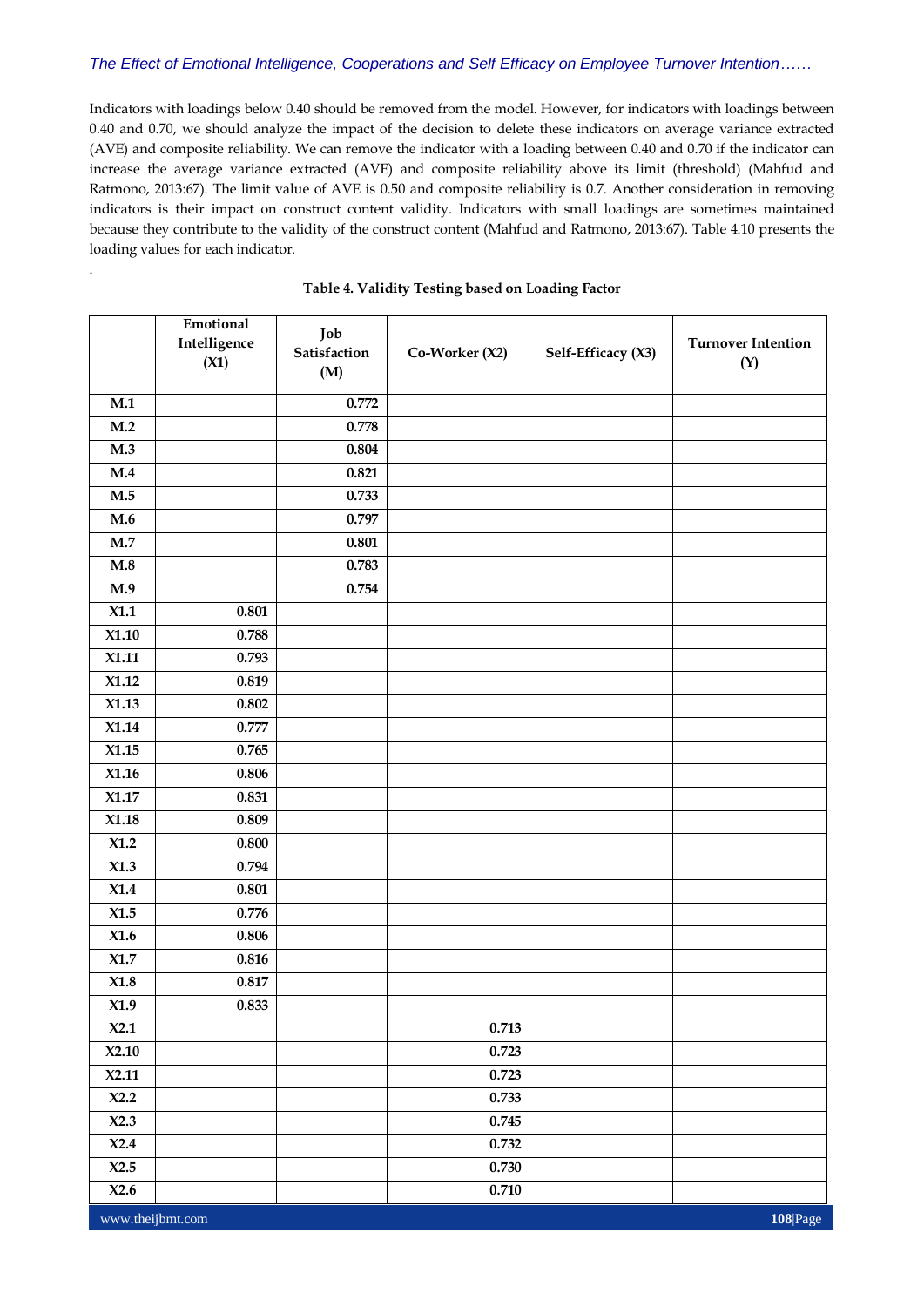| X2.7           |                           |                      | 0.719         |                    |                           |
|----------------|---------------------------|----------------------|---------------|--------------------|---------------------------|
| X2.8           |                           |                      | 0.750         |                    |                           |
| X2.9           |                           |                      | 0.757         |                    |                           |
| X3.1           |                           |                      |               | 0.744              |                           |
| X3.2           |                           |                      |               | 0.746              |                           |
| X3.3           |                           |                      |               | 0.772              |                           |
| X3.4           |                           |                      |               | 0.792              |                           |
| X3.5           |                           |                      |               | 0.784              |                           |
| X3.6           |                           |                      |               | 0.722              |                           |
|                | Emotional<br>Intelligence | Job<br>Satiisfaction | Co-Worker (X2 |                    | <b>Turnover Intention</b> |
|                | (X1)                      | (M)                  |               | Self-Efficacy (X3) | (Y)                       |
| X3.7           |                           |                      |               | 0.740              |                           |
| X3.8           |                           |                      |               | 0.762              |                           |
| X3.9           |                           |                      |               | 0.764              |                           |
| Y.1            |                           |                      |               |                    | 0.787                     |
| Y.2            |                           |                      |               |                    | 0.799                     |
| Y.3            |                           |                      |               |                    | 0.796                     |
| Y.4            |                           |                      |               |                    | 0.822                     |
| $\mathbf{Y.5}$ |                           |                      |               |                    | 0.796                     |



**Figure 3. Validity Testing based on Loading Factor**

Based on the testing of the validity of the loading factors in Table 4 and Figure 3, it is known that all loading values are > 0.7, which means that they have met the validity requirements based on the loading value. Furthermore, validity testing is carried out based on the average variance extracted (AVE) value.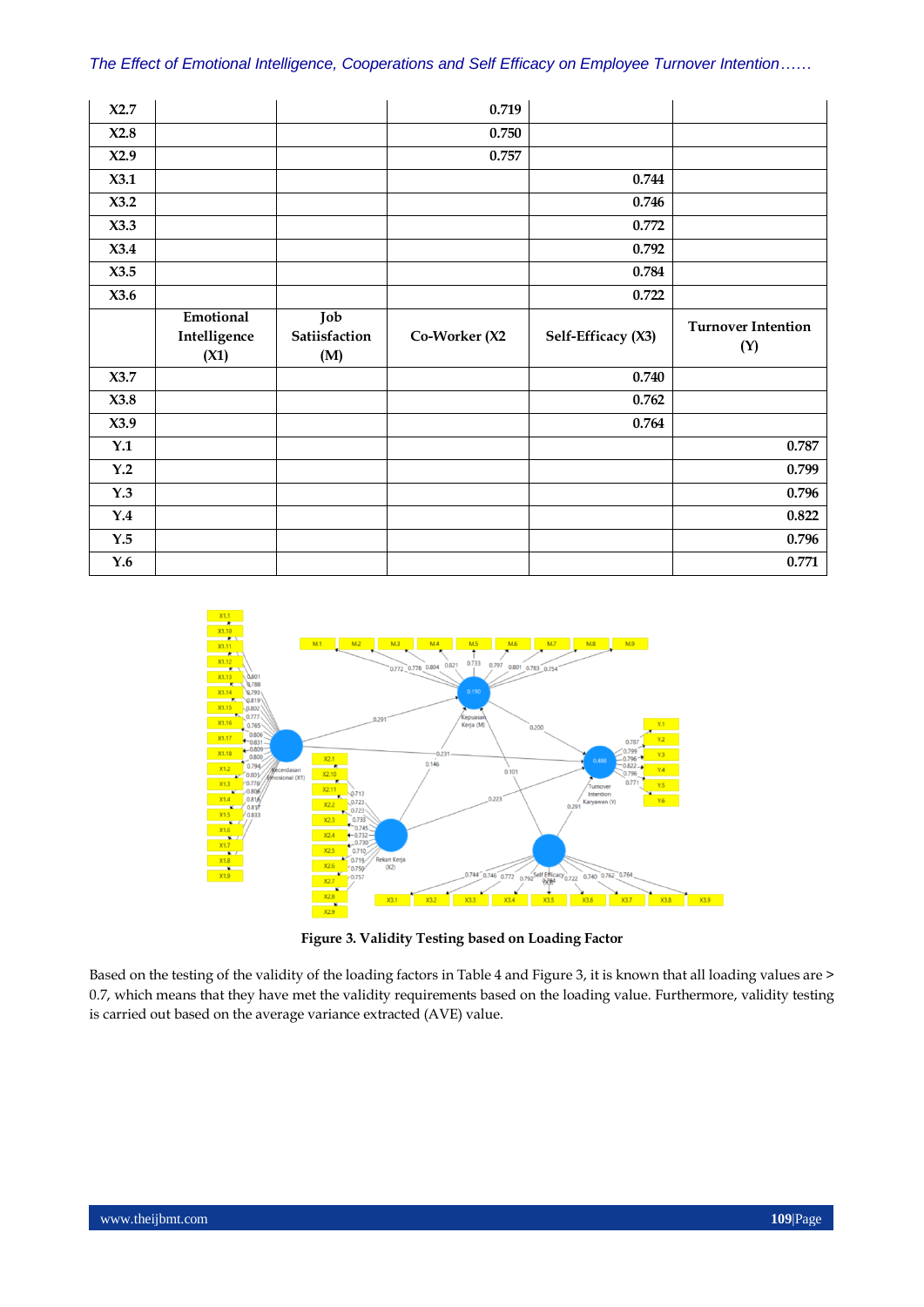|                                    | <b>Average Variance</b> |
|------------------------------------|-------------------------|
|                                    | <b>Extracted (AVE)</b>  |
| <b>Emotional Intelligence (X1)</b> | 0.643                   |
| <b>Job Satisfaction(M)</b>         | 0.613                   |
| $Co-Worker(X2)$                    | 0.534                   |
| Self-Efficacy (X3)                 | 0.575                   |
| Turnover Intention (Y)             | 0.633                   |

**Table 5. Validity Test based on Average Variance Extracted (AVE)**



**Figure 4. Validity Test based on Average Variance Extracted (AVE)**

The recommended AVE value is above 0.5 (Mahfud and Ratmono, 2013:67). It is known that the entire AVE value is > 0.5, which means that it has met the validity requirements based on the AVE. Furthermore, reliability testing was carried out based on the composite reliability (CR) value.

|                                    | Composite<br>Reliability |
|------------------------------------|--------------------------|
| <b>Emotional Intelligence (X1)</b> | 0.970                    |
| <b>Job Satisfaction(M)</b>         | 0.934                    |
| $Co-Worker(X2)$                    | 0.926                    |
| Self-Efficacy (X3)                 | 0.924                    |
| Turnover Intention (Y)             | 0.917                    |

### **Table 6. Reliability Testing based on Composite Reliability (CR)**



**Figure 5. Reliability Testing based on Composite Reliability (CR)**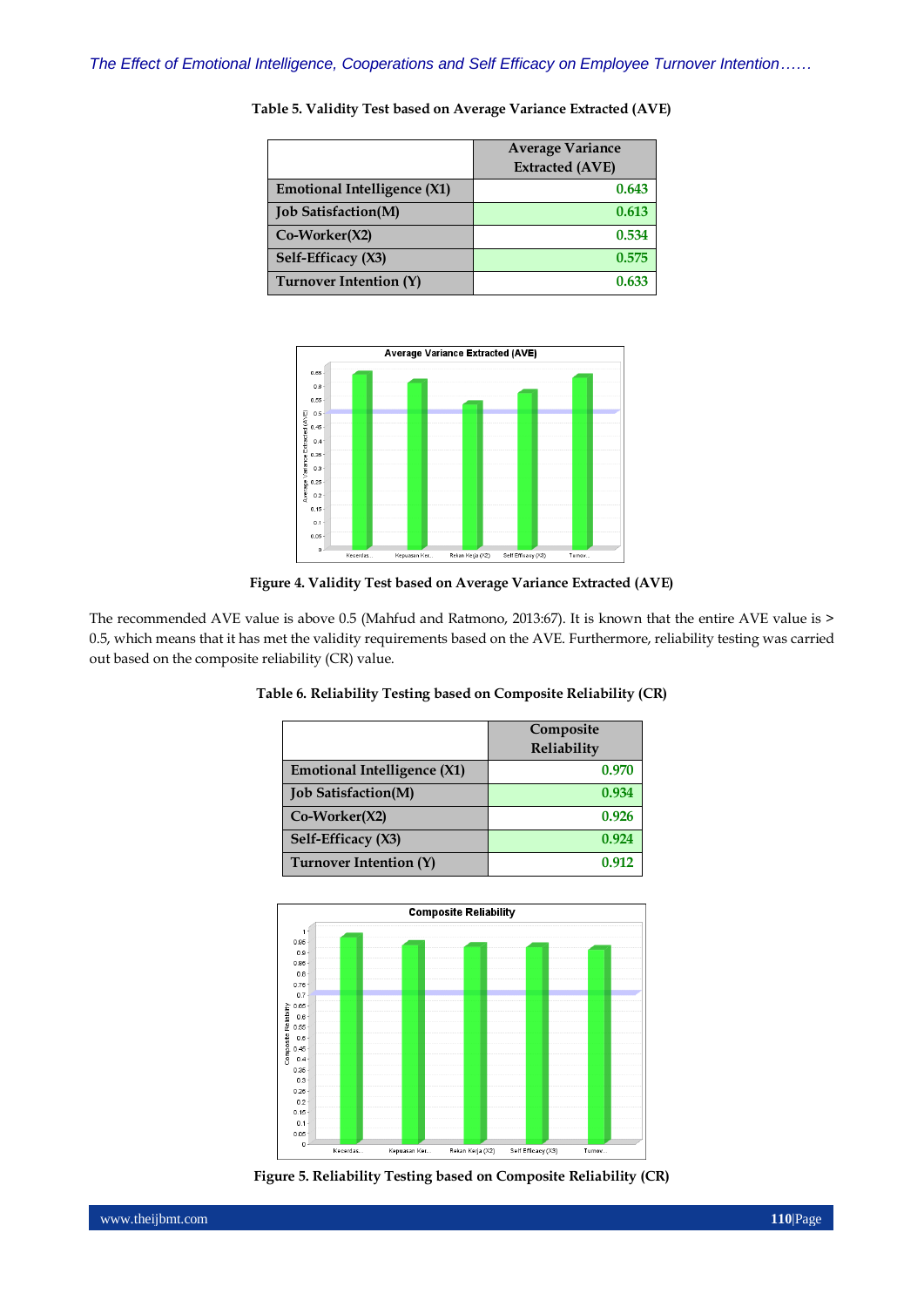The recommended CR value is above 0.7 (Mahfud and Ratmono, 2013:67). It is known that all CR values are > 0.7, which means that they have fulfilled the reliability requirements based on CR. Furthermore, reliability testing was carried out based on the value of Cronbach's alpha (CA).

|                                    | Cronbach's<br>Alpha |
|------------------------------------|---------------------|
| <b>Emotional Intelligence (X1)</b> | 0.967               |
| <b>Job Satisfaction(M)</b>         | 0.921               |
| $Co-Worker(X2)$                    | 0.913               |
| Self-Efficacy (X3)                 | 0.908               |
| <b>Turnover Intention (Y)</b>      | 0.884               |

**Table 7. Reliability Testing based on Cronbach's Alpha (CA)**



**Figure 6.Reliability Testing based on Cronbach's Alpha (CA)**

The recommended CA value is above 0.7 (Mahfud and Ratmono, 2013:67). It is known that all CA values are > 0.7, which means that they have met the reliability requirements based on Cronbach's alpha. Then, the discriminant validity test was carried out using the Fornell-Larcker approach. Table 4.15 presents the results of discriminant validity testing.

## **Table 8. Discriminant Validity Test**

|                                            | Emotional<br>Intelligence<br>(X1) | Job<br>Satisfaction(M | $Co-$<br>Worker(X2)       | Self-Efficacy<br>(X3)     | <b>Turnover</b><br>Intention $(Y)$ |
|--------------------------------------------|-----------------------------------|-----------------------|---------------------------|---------------------------|------------------------------------|
| Emotional                                  |                                   |                       |                           |                           |                                    |
| Intelligence (X1)                          | $\sqrt{AVE_{X1}}$ = 0.802         |                       |                           |                           |                                    |
| <b>Job Satiisfaction(M)</b>                | 0.393                             | $\sqrt{AVE_M}$ =0.783 |                           |                           |                                    |
| $Co-Worker(X2)$                            | 0.397                             | 0.311                 | $\sqrt{AVE_{X2}}$ = 0.731 |                           |                                    |
| Self-Efficacy (X3)                         | 0.429                             | 0.297                 | 0.487                     | $\sqrt{AVE_{X3}}$ = 0.759 |                                    |
| <b>Intention</b><br><b>Turnover</b><br>(Y) | 0.523                             | 0.446                 | 0.519                     | 0.558                     | $\sqrt{AVE_Y}$ = 0.795             |

In discriminant validity testing, the value of the square root of the AVE of a latent variable is compared with the correlation value between the latent variable and other latent variables. It is known that the square root value of AVE for each latent variable is greater than the correlation value between the latent variable and other latent variables. So it is concluded that it has met the requirements of discriminant validity.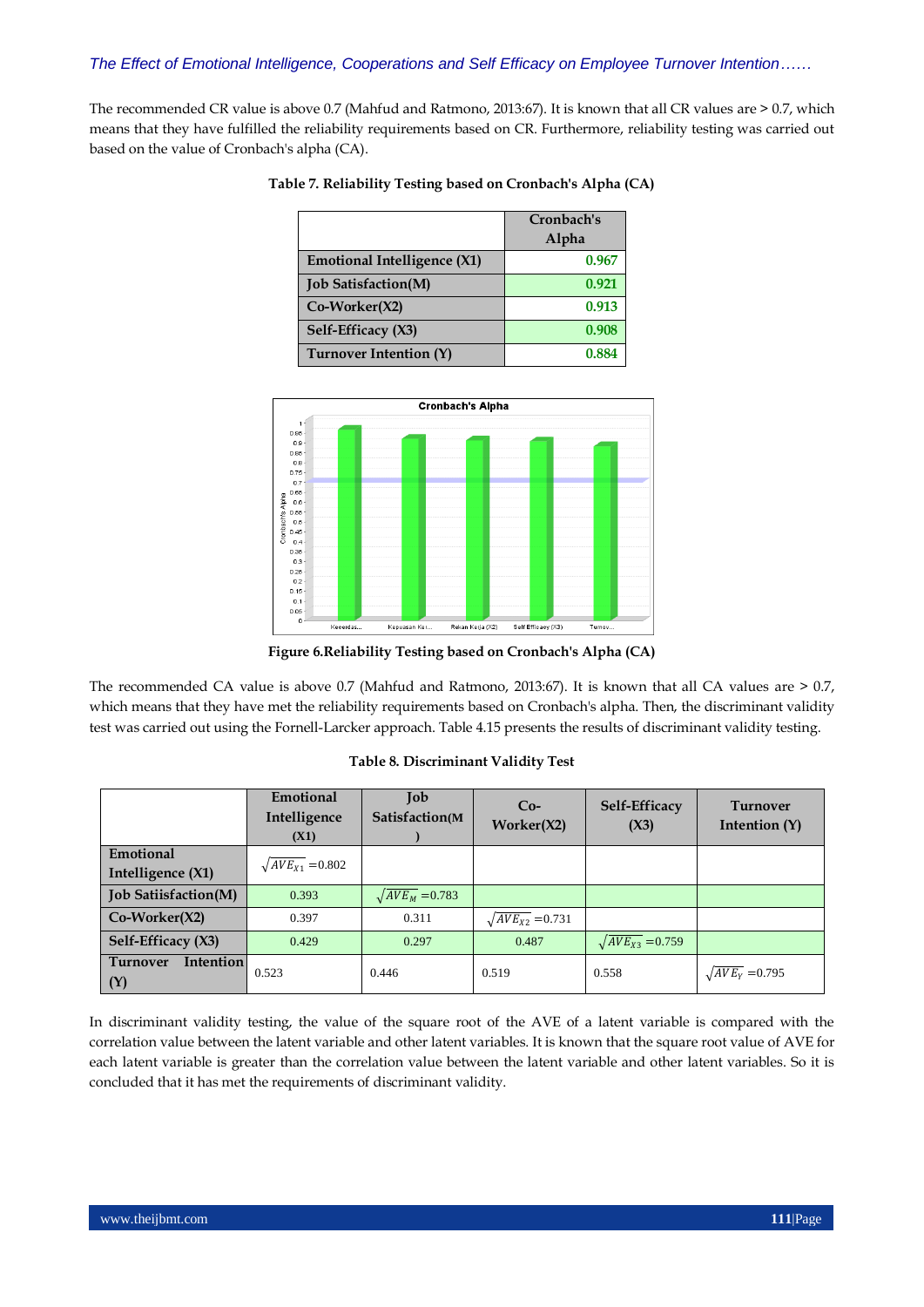## **Effect Significance Test (Boostrapping)**

Table 9 presents the results of the significance test of the effect.

|                                                                              | Original<br>Sample (O) | Sample<br>Mean $(M)$ | <b>Standard</b><br><b>Deviation</b><br>(STDEV) | T<br><b>Statistics</b><br>( O/STDEV ) | P<br><b>Values</b> |
|------------------------------------------------------------------------------|------------------------|----------------------|------------------------------------------------|---------------------------------------|--------------------|
| Emotional Intelligence<br>$\rightarrow$ Tob<br>(X1)<br>Satiisfaction(M)      | 0.291                  | 0.297                | 0.126                                          | 2.319                                 | 0.021              |
| Intelligence<br>Emotional<br>(X1)<br>$\rightarrow$<br>Turnover Intention (Y) | 0.231                  | 0.226                | 0.084                                          | 2.755                                 | 0.006              |
| Satisfaction(M)<br><b>Job</b><br><b>Turnover</b><br>-><br>Intention $(Y)$    | 0.200                  | 0.194                | 0.082                                          | 2.448                                 | 0.015              |
| $Co-Worker(X2)$<br>$\rightarrow$ Tob<br>Satiisfaction(M)                     | 0.146                  | 0.159                | 0.151                                          | 0.968                                 | 0.334              |
| $Co-Worker(X2)$<br><b>Turnover</b><br>$\rightarrow$<br>Intention $(Y)$       | 0.223                  | 0.227                | 0.100                                          | 2.237                                 | 0.026              |
| (X3)<br>Self-Efficacy<br>$\rightarrow$ Tob<br>Satisfaction(M)                | 0.101                  | 0.081                | 0.128                                          | 0.790                                 | 0.430              |
| Self-Efficacy<br>(X3)<br>$\rightarrow$<br>Turnover<br>Intention (Y)          | 0.291                  | 0.282                | 0.087                                          | 3.331                                 | 0.001              |

## **Table 9. Effect Significance Test**

Based on the results in Table 9, the following results are obtained:

- 1. Emotional intelligence has a positive effect on job satisfaction with a path coefficient value of 0.291 (original sample column) and is significant with a P-Values value of 0.021 <0.05.
- 2. Emotional intelligence has a positive effect on employee turnover intention with a path coefficient value of 0.231 (original sample column) and is significant with a P-Values value of 0.006 <0.05.
- 3. Job satsfaction has a positive effect on employee turnover intention with a path coefficient value of 0.200 (original sample column) and is significant with a P-Values value of 0.015 < 0.05.
- 4. Coworkers have a positive effect on job satisfaction with a path coefficient value of 0.146 (original sample column) but not significant with a P-Values value of 0.334> 0.05.
- 5. Coworkers have a positive effect on employee turnover intention with a path coefficient value of 0.223 (original sample column) and significant with a P-Values value of 0.026 < 0.05.
- 6. Self efficacy has a positive effect on job satisfaction with a path coefficient value of 0.101 (original sample column) but not significant with a P-Values value of 0.430 > 0.05.
- 7. Self efficacy has a positive effect on employee turnover intention with a path coefficient value of 0.291 (original sample column) and is significant with a P-Values value of 0.001 < 0.05.

Table 10, presents the results of the coefficient of determination (r-square).

#### **Table 10. Coefficient of Determination Value**

|                            | R Square |
|----------------------------|----------|
| <b>Job Satisfaction(M)</b> | (119).   |
| Turnover Intention (Y)     | 0.488    |

Based on Table 10, it is known that the coefficient of determination (R-Square) for job satisfaction is 0.190, which means emotional intelligence, co-workers, self-efficacy can affect job satisfaction by 19%. While the coefficient of determination (R-Square) of employee turnover intention is 0.488, which means emotional intelligence, co-workers, self-efficacy, job satisfaction can affect employee turnover intention by 48.8%.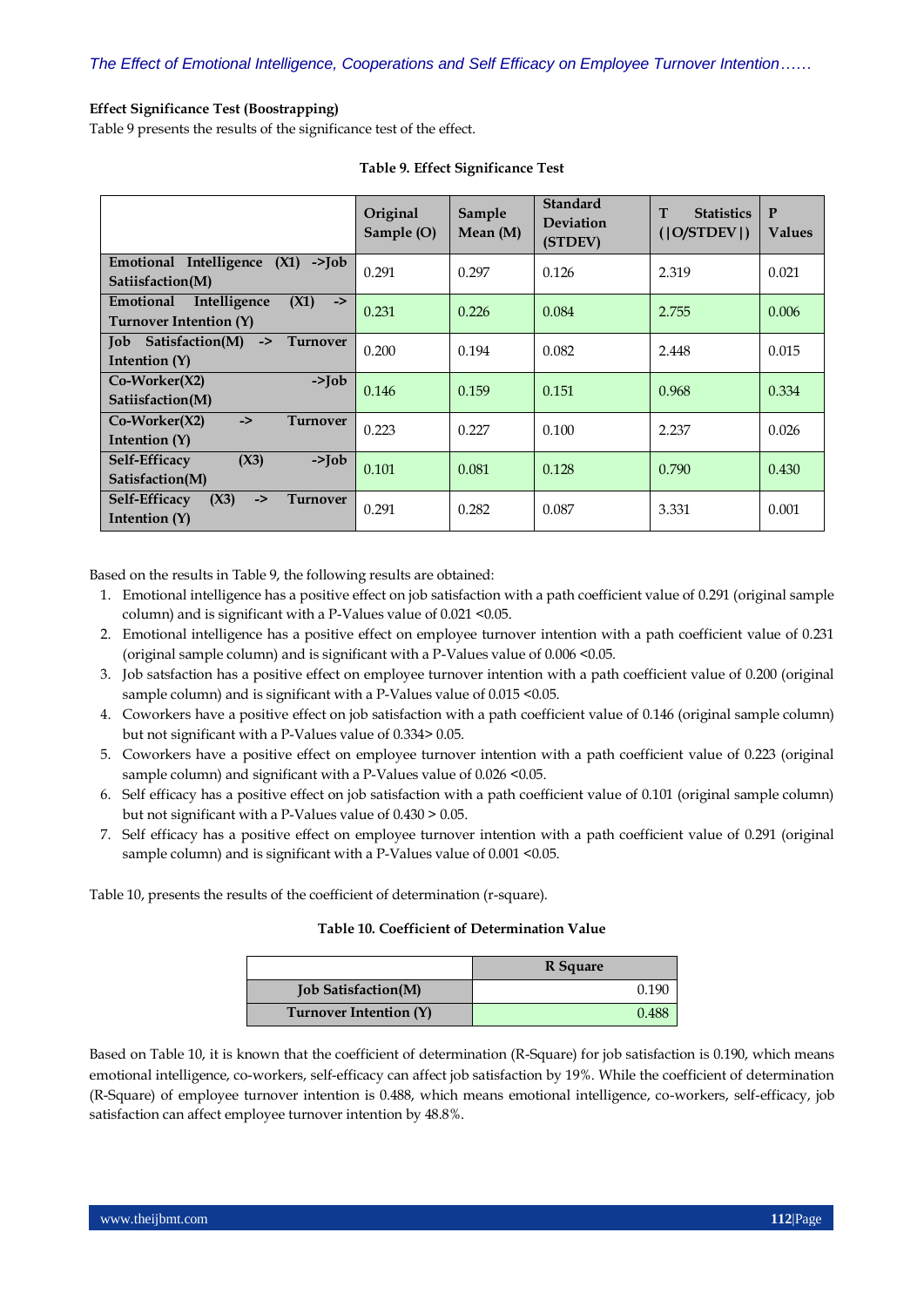#### **IV. Conclusion**

Based on the results of research and discussion in the previous chapter, it can be concluded several things as follows:

- 1. Emotional intelligence has a positive and significant effect on job satisfaction of PT XYZ employees. The positive direction indicates that an increase in employee emotional intelligence will increase employee job satisfaction.
- 2. Coworkers have a positive and insignificant effect on job satisfaction of PT XYZ employees. With good relations with fellow co-workers, job satisfaction also increases but with a big impact.
- 3. Self efficacy has a positive and insignificant effect on job satisfaction of PT XYZ employees. With the increase in employee self-efficacy, satisfaction increases but does not have a big effect.
- 4. Emotional intelligence has a positive and significant effect on the turnover intention of PT XYZ employees. Thus, it is concluded that with increasing employee emotional intelligence, turnover intention decreases.
- 5. Coworkers have a positive and significant effect on the turnover intention of PT XYZ employees. These results describe that maintaining good relations between co-workers will reduce the level of turnover intention in the company.
- 6. Self efficacy has a positive and significant effect on the turnover intention of PT XYZ employees. These results describe that with increasing employee self-efficacy, the employee's turnover intention level is low.
- 7. Job satisfaction has a positive and significant effect on the turnover intention of PT XYZ employees. This means that by increasing employee job satisfaction, employee turnover intention in the company decreases.
- 8. Emotional intelligence, co-workers, self-efficacy can affect job satisfaction by 19% and overall emotional intelligence, co-workers, self-efficacy, job satisfaction variables can affect employee turnover intention by 48.8.

Berdasarkan penelitian yang dilakukan di PT. XYZ. Saran dalam penelitian ini yaitu :

- 1. Kecerdasan emosional berpengaruh positif dan signifikan terhadap kepuasan kerja. Kecerdasan emosional juga berpengaruh positif dan signifikan terhapat Turnover Intention. Untuk dapat meningkatkan kepuasan kerja karyawan yang berakhir pada mengecilnnya tingkat turnover intention maka perusahaan perlu meningkatkan kecerdasan emosional karyawan dengan cara :
	- a. Melakukan pelatihan dengan menghadirkan professional dibidangnya untuk membantu pegawai dalam menggali potensi, serta kekurangan masing – masing pegawai
	- b. Melatih secara langsung dan rutin roleplay menghadapi nasabah dengan berbagai case permasalahan dan meminta pegawai memberi solusi.
	- c. Menyediakan waktu khusus untuk sharing informasi dan pengalaman dilapangan dari karyawan junior kepada karyawan junior, pimpinan tim kepada karyawan dan bertukar saran dan pendapat dari seluruh karyawan sebagai masukan untuk meningkatkan kualitas layanan pada nasabah.
- 2. Rekan Kerja berpengaruh positif dan tidak signifikan terhadap kepuasan kerja karyawan. Rekan Kerja berpengaruh positif dan signifikan terhadap *turnover intention*. Dukungan rekan kerja, termasuk *mentoring* dari rekan kerja, keramahan dan pengaruh yang positif, dapat dikaitkan dengan meningkatnya kepuasan kerja, *job involvement* dan komitmen organisasi. Hal tersebut terjadi karena rekan kerja merupakan sumber dukungan dan informasi yang penting. Oleh sebab itu perusahaan juga harus menciptakan lingkungan kerja yang nyaman antar pegawai agar terciptanya rasa kekeluargaan, saling support sehingga meningkatkan keinginan karyawan untuk bertahan.
- 3. Self Efficacy berpengaruh positif dan signifikan terhadap turnover intention. Dalam hal ini kepercayaan diri mengenai kemampuan diri pegawai berpengaruh terhadap keinginan pegawai keluar dari perusahaan. Teridentifikasi bahwa masih banyak pegawai yang kurang mampu mengemban tugas yang diberikan, hal ini juga akan berpengaruh kepada tujuan perusahaan yang bisa saja tidak tercapai. Meningkatkan dan mengembangkan Self Efficacy, dengan cara :
	- a. Melihat kembali pengalaman keberhasilan pencapaian individu di periode sebelumnya
	- b. Tim leader berperan aktif dalam pengawasan, memberikan masukan dan motivasi kerja
	- c. Memberikan pelatihan rutin mengenai produk dan handling aftersales serta customer maintenance.
- 4. Kepuasan Kerja berpengaruh positif dan signifikan terhadap turnover intention. Pegawai yang merasa tidak puas dalam pekerjaan lah yang banyak berfikir untuk keluar dari perusahaan dan yang pada akhirnya bisa berakibat memilih untuk keluar dari pekerjaan. Perusahaan harus memperhatikan dimensi dimensi dari kepuasan kerja karyawan agar karyawan yang berhenti tidak terus menerus meningkat yang akan mempengaruhi kinerja perusahaan secara keseluruhan.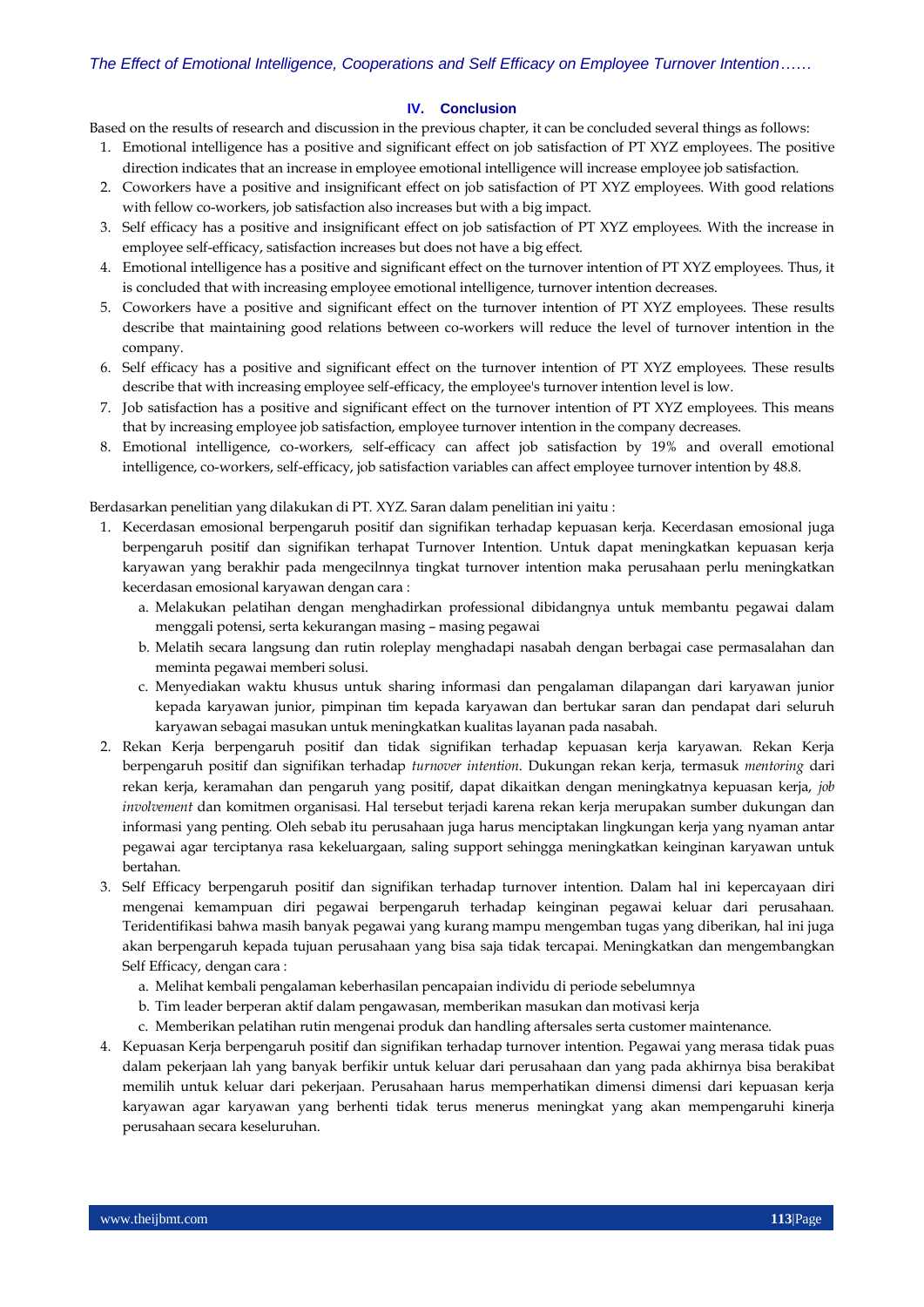#### **References**

- [1.] Alex S Nitisemito, 2012, *Manajemen Suatu Dasar dan Pengantar*, Arena Ilmu, Jakarta.
- [2.] Bandura, A, 2010. *Self Efficacy Mechanism in Psikological and Health Promoting Behavior,* Prentice Hall, New Jersy.
- [3.] Atin,T, dan Martaniah,SM. 2005. Peningkatan Kepercayaan Diri Remaja Melalui Konseling Group : *Jurnal Psikologi No 6 Thn III:66-79.*
- [4.] Bangun, Wilson. 2012. "*Manajemen Sumber Daya Manusia*". Jakarta: Erlangga.
- [5.] Darma, D. A. (2019). PENGARUH PASAR TRADISIONAL TERHADAP PERKEMBANGAN PENDAPATAN ASLI DAERAH DI PULAU SAMOSIR DANAU TOBA. *Jurnal RAK (Riset Akuntansi Keuangan)*, *4*(2), 51-60.
- [6.] Depdikbud. (2008). *Kamus Besar Bahasa Indonesia*. Jakarta: Balai Pustaka.
- [7.] Desi Purnama Sari, Edi Purwanto, (2018), Pengaruh efikasi diri dan upaya terhadap niatan berhenti dengan mediasi kinerja, kepuasan kerja dan sindrom kelelahan, *Jurnal Manajemen Vol. 15 No. 2, November 2018: 195-221.*
- [8.] Diariza Yanuar Afrismianto, Wahyudi, Yuniawan, Pengaruh kecerdasan emosional pimpinan dan gaya kepemimpinan terhadap kinerja karyawan dengan kepuasan kerja sebagai variabel intervening studi pada ksp pamardi utomo, *jurnal Undip.*
- [9.] Dinar hendrayani, (2013), Pengaruh komitmen dan *job insecurity* terhadap intensi *turnover* pada operator garuda *call center, Jurnal MIX, Volume III, No. 1, Febuari 2013.*
- [10.] Dinni Saraswathi, (2017), Pengaruh efikasi diri terhadap kinerja dengan dukungan organisasional sebagai pemoderasi, *E-Jurnal Ekonomi dan Bisnis Universitas Udayana 6.6 (2017): 2257-2286.*
- [11.] Efendi, V.A. & Sutanto, E.M., (2013) Pengaruh faktor-faktor kecerdasan emosional pemimpin terhadap komitmen organisasional karyawan di Universitas Kristen Petra. *AGORA, 1(1).*
- [12.] Emma rachmelya, arna suryani (2017), Pengaruh kecerdasan emosional dan stres kerja terhadap kepuasan kerja dan dampaknya terhadap komitmen organisasi *frontliner* bakti PT Bank Central Asia Tbk Kcu Jambi, *Jurnal of Economics and Business Vol.1.*
- [13.] Fernando stefanus lodjo, (2013), Pengaruh pelatihan, pemberdayaan dan efikasi diri terhadap kepuasan kerja, *Jurnal EMBA 747 Vol.1 No.3 Juni 2013.*
- [14.] Ghufron, M. Nur dan Rini Risnawita S. (2010) *Teori-Teori Psikologi.* Jogjakarta: Ar-Ruzz Media.
- [15.] Goleman, Daniel (2015). *Emotional Intelligence : Kecerdasan emosional mengapa EI lebih penting daripada IQ*, Jakarta: PT. Gramedia Pustaka Utama.
- [16.] Hakim, Thursan. 2002. *Mengatasi Rasa Tidak Percaya Diri*. Jakarta: Puspa Swara.
- [17.] Handoko, Hani. (2012). *Manajemen Personalia dan Sumber Daya Manusia.* Yogyakarta: BPFE.
- [18.] Hendhisca cipta (2017), Pengaruh kepercayaan terhadap *turnover* guru sd swasta di kecamatan jatiasih kota bekasi, *Jurnal Ilmiah PGSD Volume 1 No.2 November 2017.*
- [19.] Jefri anderson (2017), Pengaruh kepemimpinan dan lingkungan kerja non fisik terhadap kepuasan kerja perawat melalui *turnover intention* perawat pada rumah sakit syafira pekanbaru, *JOM Fekon, Vol. 4 No. 1(Februari) 2017.*
- [20.] Kreitner, Kinicki. 2010. *Organizational Behavior.* New York: McGraw-Hill.

www.theijbmt.com **114**|Page **114**|Page **114**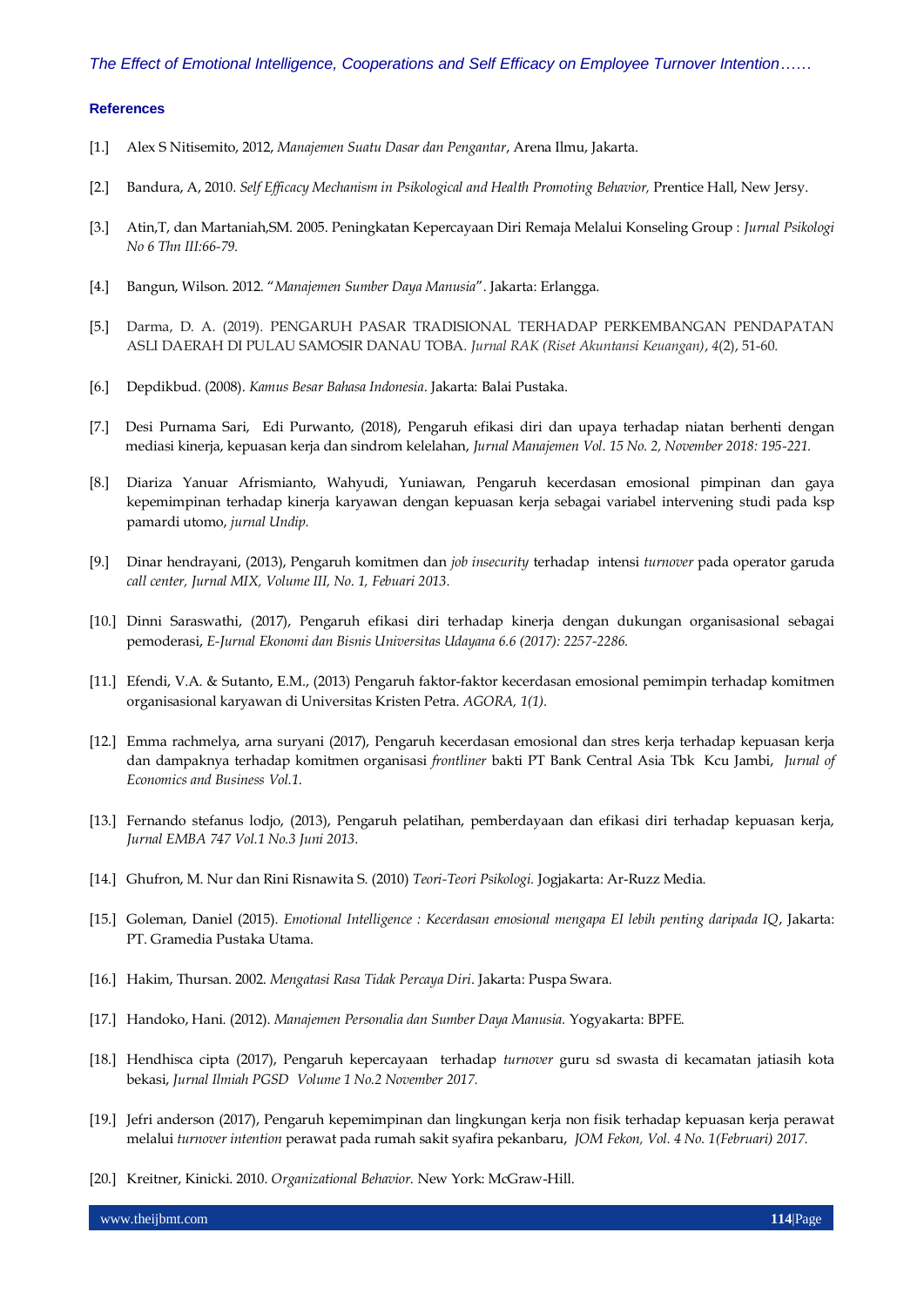- [21.] Mangkunegara, P.A 2014, *Manajemen Sumber Daya Manusia Perusahaan,* PT. Remaja Rosdakarya, Bandung.
- [22.] Mathis, Robert L. dan John H. Jackson. (2012). *Manajemen Sumber Daya Manusia,* Edisi Pertama Salemba Empat, Jakarta.
- [23.] Mobley, W.H. 2012. *Pergantian Karyawan : Sebab, Akibat, dan Pengendaliannya*. Terjemahan. Jakarta. PT. Pustaka Binaman Press Indo.
- [24.] Nadia kartika., unika prihatsanti, (2017), Hubungan antara *self-efficacy* dengan intensi *turnover* pada karyawan PT. Indonesia Taroko Textile Purwakarta, *Jurnal Empati, Januari 2017, Volume 6(1), 307-311.*
- [25.] Nailul Fajriah, Marcham Darokah,(2010), Pengaruh efikasi diri dan persepsi iklim organisasi terhadap kinerja dengan *employee engagement* sebagai variabel mediator pada karyawan Bmt Bif Yogyakarta, *HUMANITAS Vol. 13 No. 1 . 37-49.*
- [26.] Nasution, D. A. D., Erlina, E., & Muda, I. (2020). Dampak pandemi Covid-19 terhadap perekonomian Indonesia. *Jurnal Benefita*, *5*(2), 212-224.
- [27.] Nasution, D. A. D. (2019). Pengaruh Remunerasi Dan Semangat Kerja Terhadap Kinerja Pegawai Pada Kantor Kejaksaan Negeri Medan. *Jurnal Akuntansi dan Bisnis: Jurnal Program studi Akuntansi*, *5*(1), 71-80.
- [28.] Nasution, D. A. D., & Ramadhan, P. R. (2020). Faktor-Faktor Yang Mempengaruhi Kebijakan Deviden Pada Perusahaan LQ 45. *Bisnis-Net Jurnal Ekonomi dan Bisnis*, *3*(1), 6-17.
- [29.] Nasution, D. A. D., Ramadhan, P. R., & Erlina, E. (2020). Komitmen Organisasi Auditor, Kelelahan, dan Keinginan untuk Pindah: Suatu Penelitian Replikasi. *Owner: Riset dan Jurnal Akuntansi*, *4*(2), 550-556.
- [30.] NASUTION, D. A. D. (2020). Eksplorasi Audit Sumber Daya Manusia pada Organisasi di Indonesia. *Jurnal Bisnis Dan Akuntansi*, *22*(1), 35-46.
- [31.] Nasution, D. A. D., & Muda, I. (2020). Analisis Penetapan Harga Pokok Produksi pada Perusahaan Manufaktur di Provinsi Daerah Istimewa Yogyakarta. *E-Jurnal Akuntansi*, *30*(6), 1539-1549.
- [32.] Nasution, D. A. D., & Ramadhan, P. R. (2019). Pengaruh implementasi e-budgeting terhadap transparansi keuangan daerah di Indonesia. *E-Jurnal Akuntansi*, *28*(1), 669-693.
- [33.] Nasution, D. A. D., & Barus, M. D. B. (2019). *MONOGRAF: Analisis Faktor-Faktor yang Mempengaruhi Kualitas Laporan Keuangan Pada Pemerintah Kota Tanjung Balai Dengan Komitmen Organisasi Sebagai Variabel Moderating*. Uwais Inspirasi Indonesia.
- [34.] Nayaputera, Yatna. (2011). Analisis Pengaruh Kepuasan Kerja dan Stres Kerja terhadap Intensi Turnover Customer Service Employee di PT. Plaza Indonesia Reality Tbk. *Tesis, Fakultas Ilmu Sosial dan Ilmu Politik Departemen Ilmu Administrasi Program Pasca Sarjana Universitas Indonesia.*
- [35.] Nitisemito A. S. (2012)*Manajemen dan sumber daya manusia.* Yogyakarta: BPFE UGM.
- [36.] Putu Eka Viska Putri, Made Artha Wibawa, (2016), Pengaruh *self-efficacy* dan motivasi kerja terhadap kepuasan kerja pegawai bagian perlengkapan sekretariat kabupaten klungkung, *E-Jurnal Manajemen Unud, Vol. 5, No. 11, 2016.*
- [37.] Robbins, Stephen P. dan Timothy A. Judge. 2008. *Perilaku Organisasi Edisi ke-12,*Jakarta: Salemba Empat.
- [38.] Saptoto, R. 2010. Hubungan Kecerdasan Emosi dengan Kemampuan Coping Adaptif. *Jurnal Psikologi. Vol. 37. No. 1 (13-22).*